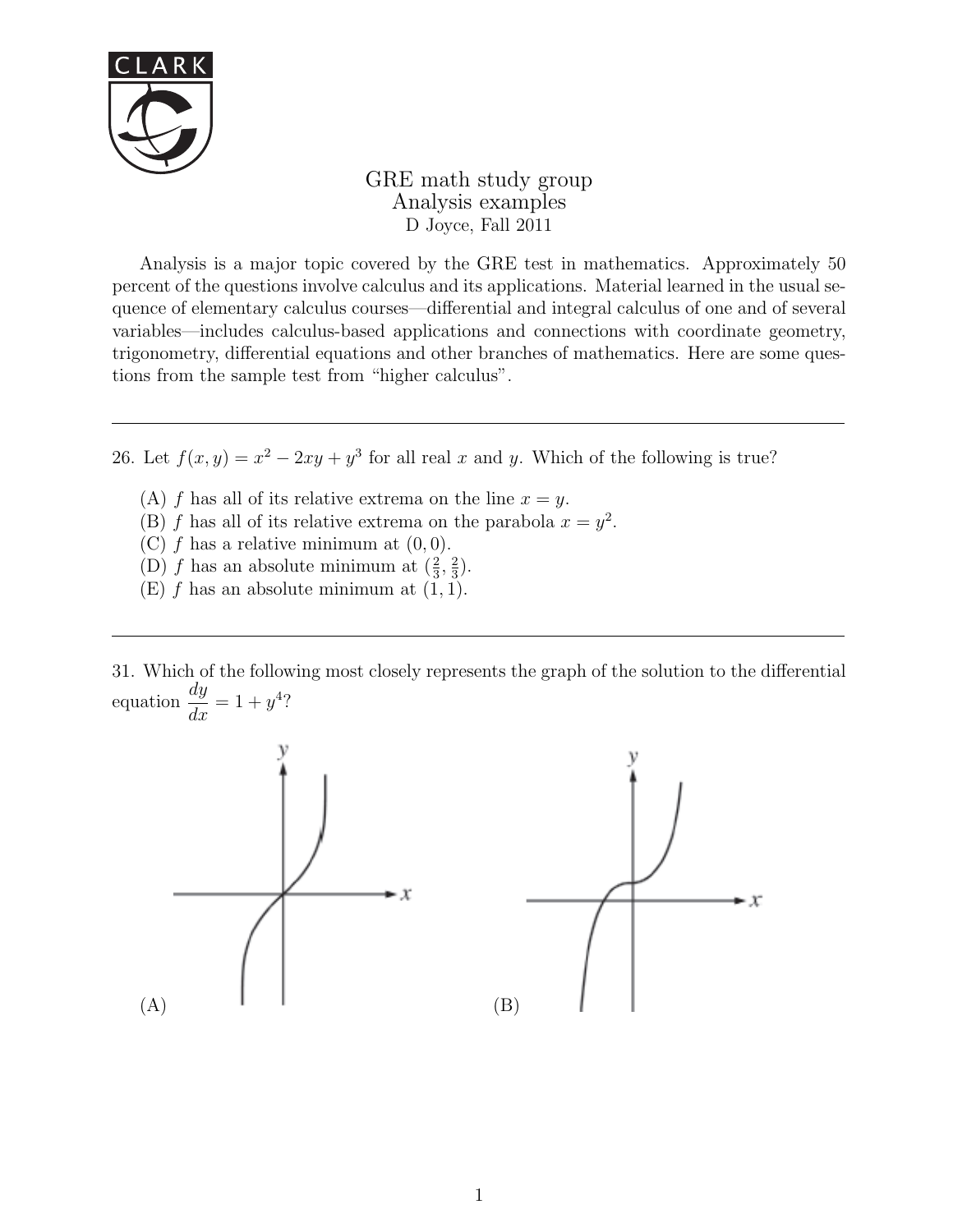

37. In the complex z-plane, the set of points satisfying the equation  $z^2 = |z|^2$  is a

- (A) pair of points
- (B) circle
- (C) half-line
- (D) line
- (E) union of infinitely many different lines

41. Let C be the circle  $x^2 + y^2 = 1$  oriented counterclockwise in the xy-plane. What is the value of the line integral  $\beta$  $\mathcal{C}_{0}^{(n)}$  $(2x - y)dx + (x + 3y)dy$ ?

(A) 0 (B) 1 (C)  $\frac{\pi}{2}$ 2 (D)  $\pi$  (E)  $2\pi$